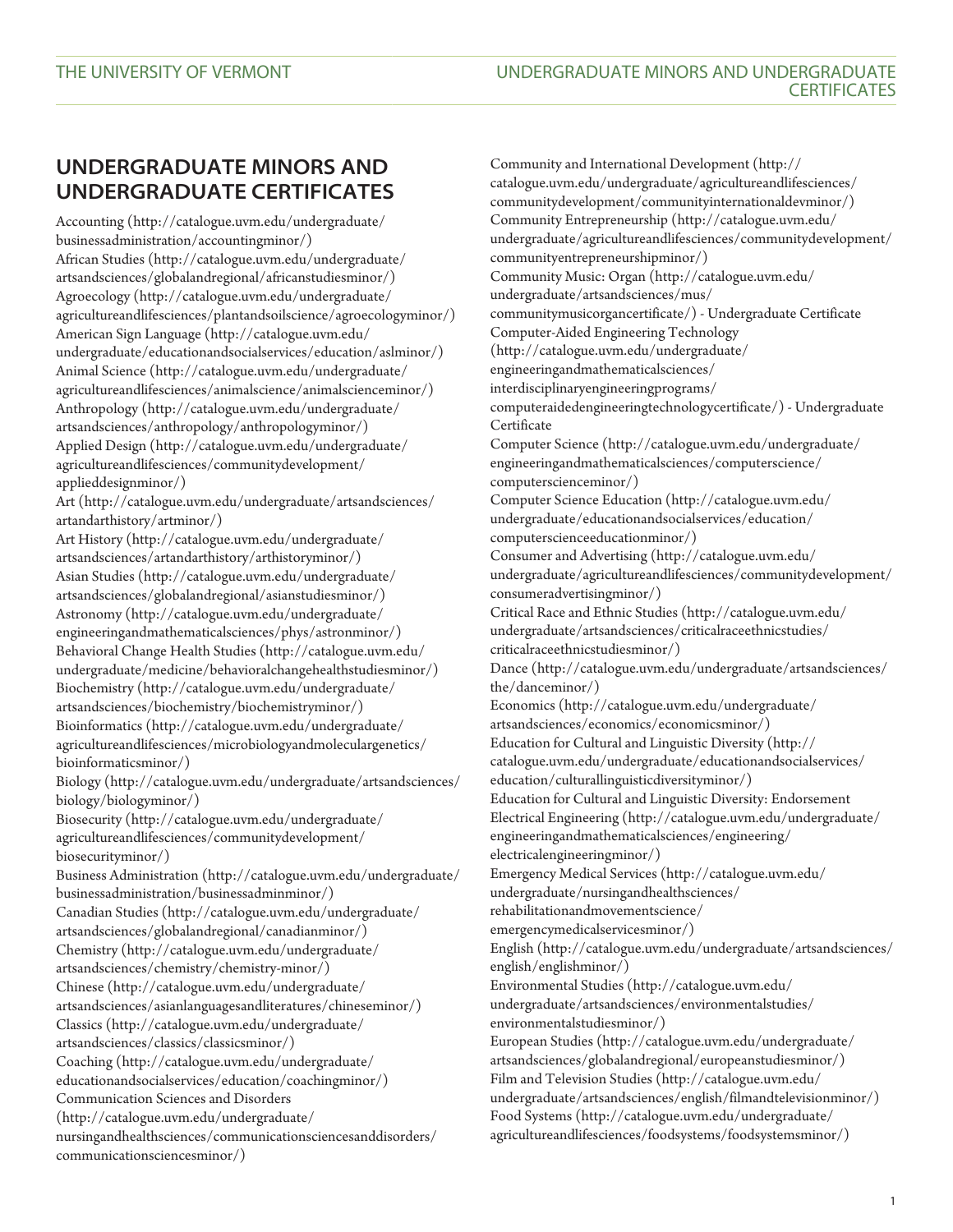[Forestry](http://catalogue.uvm.edu/undergraduate/rubensteinschool/forestry/forestryminor/) ([http://catalogue.uvm.edu/undergraduate/](http://catalogue.uvm.edu/undergraduate/rubensteinschool/forestry/forestryminor/) [rubensteinschool/forestry/forestryminor/](http://catalogue.uvm.edu/undergraduate/rubensteinschool/forestry/forestryminor/)) [French](http://catalogue.uvm.edu/undergraduate/artsandsciences/rom/frenchminor/) ([http://catalogue.uvm.edu/undergraduate/artsandsciences/](http://catalogue.uvm.edu/undergraduate/artsandsciences/rom/frenchminor/) [rom/frenchminor/\)](http://catalogue.uvm.edu/undergraduate/artsandsciences/rom/frenchminor/) [Gender, Sexuality and Women's Studies](http://catalogue.uvm.edu/undergraduate/artsandsciences/gendersexualityandwomens/gendersexualitywomensstudiesminor/) ([http://catalogue.uvm.edu/](http://catalogue.uvm.edu/undergraduate/artsandsciences/gendersexualityandwomens/gendersexualitywomensstudiesminor/) [undergraduate/artsandsciences/gendersexualityandwomens/](http://catalogue.uvm.edu/undergraduate/artsandsciences/gendersexualityandwomens/gendersexualitywomensstudiesminor/) [gendersexualitywomensstudiesminor/\)](http://catalogue.uvm.edu/undergraduate/artsandsciences/gendersexualityandwomens/gendersexualitywomensstudiesminor/) [Geography](http://catalogue.uvm.edu/undergraduate/artsandsciences/geo/geominor/) ([http://catalogue.uvm.edu/undergraduate/](http://catalogue.uvm.edu/undergraduate/artsandsciences/geo/geominor/) [artsandsciences/geo/geominor/](http://catalogue.uvm.edu/undergraduate/artsandsciences/geo/geominor/)) [Geospatial Technologies](http://catalogue.uvm.edu/undergraduate/rubensteinschool/geospatialtechnologiesminor/) [\(http://catalogue.uvm.edu/](http://catalogue.uvm.edu/undergraduate/rubensteinschool/geospatialtechnologiesminor/) [undergraduate/rubensteinschool/geospatialtechnologiesminor/\)](http://catalogue.uvm.edu/undergraduate/rubensteinschool/geospatialtechnologiesminor/) [German](http://catalogue.uvm.edu/undergraduate/artsandsciences/germanandrussian/germanminor/) [\(http://catalogue.uvm.edu/undergraduate/](http://catalogue.uvm.edu/undergraduate/artsandsciences/germanandrussian/germanminor/) [artsandsciences/germanandrussian/germanminor/\)](http://catalogue.uvm.edu/undergraduate/artsandsciences/germanandrussian/germanminor/) [Gerontology](http://catalogue.uvm.edu/undergraduate/artsandsciences/sociology/gerontologyminor/) [\(http://catalogue.uvm.edu/undergraduate/](http://catalogue.uvm.edu/undergraduate/artsandsciences/sociology/gerontologyminor/) [artsandsciences/sociology/gerontologyminor/](http://catalogue.uvm.edu/undergraduate/artsandsciences/sociology/gerontologyminor/)) [Global Studies](http://catalogue.uvm.edu/undergraduate/artsandsciences/globalandregional/globalstudiesminor/) [\(http://catalogue.uvm.edu/undergraduate/](http://catalogue.uvm.edu/undergraduate/artsandsciences/globalandregional/globalstudiesminor/) [artsandsciences/globalandregional/globalstudiesminor/\)](http://catalogue.uvm.edu/undergraduate/artsandsciences/globalandregional/globalstudiesminor/) [Green Building and Community Design](http://catalogue.uvm.edu/undergraduate/agricultureandlifesciences/communitydevelopment/greenbuildingminor/) ([http://catalogue.uvm.edu/](http://catalogue.uvm.edu/undergraduate/agricultureandlifesciences/communitydevelopment/greenbuildingminor/) [undergraduate/agricultureandlifesciences/communitydevelopment/](http://catalogue.uvm.edu/undergraduate/agricultureandlifesciences/communitydevelopment/greenbuildingminor/) [greenbuildingminor/\)](http://catalogue.uvm.edu/undergraduate/agricultureandlifesciences/communitydevelopment/greenbuildingminor/) [Health and Society](http://catalogue.uvm.edu/undergraduate/artsandsciences/healthandsociety/healthandsocietyminor/) [\(http://catalogue.uvm.edu/undergraduate/](http://catalogue.uvm.edu/undergraduate/artsandsciences/healthandsociety/healthandsocietyminor/) [artsandsciences/healthandsociety/healthandsocietyminor/\)](http://catalogue.uvm.edu/undergraduate/artsandsciences/healthandsociety/healthandsocietyminor/) [History](http://catalogue.uvm.edu/undergraduate/artsandsciences/history/historyminor/) ([http://catalogue.uvm.edu/undergraduate/artsandsciences/](http://catalogue.uvm.edu/undergraduate/artsandsciences/history/historyminor/) [history/historyminor/\)](http://catalogue.uvm.edu/undergraduate/artsandsciences/history/historyminor/) [Holocaust Studies \(http://catalogue.uvm.edu/undergraduate/](http://catalogue.uvm.edu/undergraduate/artsandsciences/holocauststudies/holocauststudiesminor/) [artsandsciences/holocauststudies/holocauststudiesminor/\)](http://catalogue.uvm.edu/undergraduate/artsandsciences/holocauststudies/holocauststudiesminor/) [Human Development and Family Science](http://catalogue.uvm.edu/undergraduate/educationandsocialservices/coudev/humdevminor/) ([http://](http://catalogue.uvm.edu/undergraduate/educationandsocialservices/coudev/humdevminor/) [catalogue.uvm.edu/undergraduate/educationandsocialservices/](http://catalogue.uvm.edu/undergraduate/educationandsocialservices/coudev/humdevminor/) [coudev/humdevminor/](http://catalogue.uvm.edu/undergraduate/educationandsocialservices/coudev/humdevminor/)) [Individually Designed](http://catalogue.uvm.edu/undergraduate/artsandsciences/individuallydesigned/individuallydesignedminor/) ([http://catalogue.uvm.edu/undergraduate/](http://catalogue.uvm.edu/undergraduate/artsandsciences/individuallydesigned/individuallydesignedminor/) [artsandsciences/individuallydesigned/individuallydesignedminor/\)](http://catalogue.uvm.edu/undergraduate/artsandsciences/individuallydesigned/individuallydesignedminor/) [Integrative Health and Wellness Coaching](http://catalogue.uvm.edu/undergraduate/nursingandhealthsciences/rehabilitationandmovementscience/integrativehealthwellnesscoachingcertificate/) [\(http://catalogue.uvm.edu/undergraduate/](http://catalogue.uvm.edu/undergraduate/nursingandhealthsciences/rehabilitationandmovementscience/integrativehealthwellnesscoachingcertificate/) [nursingandhealthsciences/rehabilitationandmovementscience/](http://catalogue.uvm.edu/undergraduate/nursingandhealthsciences/rehabilitationandmovementscience/integrativehealthwellnesscoachingcertificate/) [integrativehealthwellnesscoachingcertificate/](http://catalogue.uvm.edu/undergraduate/nursingandhealthsciences/rehabilitationandmovementscience/integrativehealthwellnesscoachingcertificate/)) - Undergraduate Certificate [Integrative Health Care](http://catalogue.uvm.edu/undergraduate/nursingandhealthsciences/rehabilitationandmovementscience/integrativehealthcarecertificate/) ([http://catalogue.uvm.edu/undergraduate/](http://catalogue.uvm.edu/undergraduate/nursingandhealthsciences/rehabilitationandmovementscience/integrativehealthcarecertificate/) [nursingandhealthsciences/rehabilitationandmovementscience/](http://catalogue.uvm.edu/undergraduate/nursingandhealthsciences/rehabilitationandmovementscience/integrativehealthcarecertificate/) [integrativehealthcarecertificate/](http://catalogue.uvm.edu/undergraduate/nursingandhealthsciences/rehabilitationandmovementscience/integrativehealthcarecertificate/)) - Undergraduate Certificate [International Politics](http://catalogue.uvm.edu/undergraduate/artsandsciences/politicalscience/internationalpoliticsminor/) [\(http://catalogue.uvm.edu/undergraduate/](http://catalogue.uvm.edu/undergraduate/artsandsciences/politicalscience/internationalpoliticsminor/)  $\label{eq:atr} \begin{aligned} \text{arts} and \text{sciences}/\text{politic} also \text{icence}/\text{intermational} \text{politic} \text{sminor}/\text{)} \end{aligned}$ [Italian Studies \(http://catalogue.uvm.edu/undergraduate/](http://catalogue.uvm.edu/undergraduate/artsandsciences/rom/italianstminor/) [artsandsciences/rom/italianstminor/](http://catalogue.uvm.edu/undergraduate/artsandsciences/rom/italianstminor/)) [Japanese](http://catalogue.uvm.edu/undergraduate/artsandsciences/asianlanguagesandliteratures/japaneseminor/) [\(http://catalogue.uvm.edu/undergraduate/](http://catalogue.uvm.edu/undergraduate/artsandsciences/asianlanguagesandliteratures/japaneseminor/) [artsandsciences/asianlanguagesandliteratures/japaneseminor/](http://catalogue.uvm.edu/undergraduate/artsandsciences/asianlanguagesandliteratures/japaneseminor/)) [Jewish Studies](http://catalogue.uvm.edu/undergraduate/artsandsciences/religion/jewishstudiesminor/) [\(http://catalogue.uvm.edu/undergraduate/](http://catalogue.uvm.edu/undergraduate/artsandsciences/religion/jewishstudiesminor/) [artsandsciences/religion/jewishstudiesminor/](http://catalogue.uvm.edu/undergraduate/artsandsciences/religion/jewishstudiesminor/)) [Latin American and Caribbean Studies](http://catalogue.uvm.edu/undergraduate/artsandsciences/globalandregional/latinamericancaribbeanminor/) [\(http://catalogue.uvm.edu/](http://catalogue.uvm.edu/undergraduate/artsandsciences/globalandregional/latinamericancaribbeanminor/) [undergraduate/artsandsciences/globalandregional/](http://catalogue.uvm.edu/undergraduate/artsandsciences/globalandregional/latinamericancaribbeanminor/) [latinamericancaribbeanminor/\)](http://catalogue.uvm.edu/undergraduate/artsandsciences/globalandregional/latinamericancaribbeanminor/) [Law and Society](http://catalogue.uvm.edu/undergraduate/artsandsciences/sociology/lawandsocietyminor/) [\(http://catalogue.uvm.edu/undergraduate/](http://catalogue.uvm.edu/undergraduate/artsandsciences/sociology/lawandsocietyminor/) [artsandsciences/sociology/lawandsocietyminor/\)](http://catalogue.uvm.edu/undergraduate/artsandsciences/sociology/lawandsocietyminor/) [Linguistics](http://catalogue.uvm.edu/undergraduate/artsandsciences/linguistics/linguisticsminor/) ([http://catalogue.uvm.edu/undergraduate/](http://catalogue.uvm.edu/undergraduate/artsandsciences/linguistics/linguisticsminor/) [artsandsciences/linguistics/linguisticsminor/](http://catalogue.uvm.edu/undergraduate/artsandsciences/linguistics/linguisticsminor/))

[Mathematics: Pure](http://catalogue.uvm.edu/undergraduate/engineeringandmathematicalsciences/mathematicsandstatistics/mathematicspureminor/) [\(http://catalogue.uvm.edu/undergraduate/](http://catalogue.uvm.edu/undergraduate/engineeringandmathematicalsciences/mathematicsandstatistics/mathematicspureminor/) [engineeringandmathematicalsciences/mathematicsandstatistics/](http://catalogue.uvm.edu/undergraduate/engineeringandmathematicalsciences/mathematicsandstatistics/mathematicspureminor/) [mathematicspureminor/\)](http://catalogue.uvm.edu/undergraduate/engineeringandmathematicalsciences/mathematicsandstatistics/mathematicspureminor/) [Microbiology](http://catalogue.uvm.edu/undergraduate/agricultureandlifesciences/microbiologyandmoleculargenetics/microbiologyminor/) [\(http://catalogue.uvm.edu/undergraduate/](http://catalogue.uvm.edu/undergraduate/agricultureandlifesciences/microbiologyandmoleculargenetics/microbiologyminor/) [agricultureandlifesciences/microbiologyandmoleculargenetics/](http://catalogue.uvm.edu/undergraduate/agricultureandlifesciences/microbiologyandmoleculargenetics/microbiologyminor/) [microbiologyminor/\)](http://catalogue.uvm.edu/undergraduate/agricultureandlifesciences/microbiologyandmoleculargenetics/microbiologyminor/) [Middle East Studies](http://catalogue.uvm.edu/undergraduate/artsandsciences/globalandregional/middleeaststudiesminor/) ([http://catalogue.uvm.edu/undergraduate/](http://catalogue.uvm.edu/undergraduate/artsandsciences/globalandregional/middleeaststudiesminor/)  $\label{eq:sts} \begin{aligned} \text{arts} and \text{sciences/global} and \text{regional/middle} \text{eaststudies} \text{minor} / \text{)} \end{aligned}$ [Molecular Genetics](http://catalogue.uvm.edu/undergraduate/agricultureandlifesciences/microbiologyandmoleculargenetics/moleculargeneticsminor/) ([http://catalogue.uvm.edu/undergraduate/](http://catalogue.uvm.edu/undergraduate/agricultureandlifesciences/microbiologyandmoleculargenetics/moleculargeneticsminor/) [agricultureandlifesciences/microbiologyandmoleculargenetics/](http://catalogue.uvm.edu/undergraduate/agricultureandlifesciences/microbiologyandmoleculargenetics/moleculargeneticsminor/) [moleculargeneticsminor/\)](http://catalogue.uvm.edu/undergraduate/agricultureandlifesciences/microbiologyandmoleculargenetics/moleculargeneticsminor/) [Music](http://catalogue.uvm.edu/undergraduate/artsandsciences/mus/musicminor/) [\(http://catalogue.uvm.edu/undergraduate/artsandsciences/](http://catalogue.uvm.edu/undergraduate/artsandsciences/mus/musicminor/) [mus/musicminor/](http://catalogue.uvm.edu/undergraduate/artsandsciences/mus/musicminor/)) [Music Technology and Business](http://catalogue.uvm.edu/undergraduate/artsandsciences/mus/mustechminor/) ([http://catalogue.uvm.edu/](http://catalogue.uvm.edu/undergraduate/artsandsciences/mus/mustechminor/)  $\label{eq:undergrad} undergraduate/arts and sciences/mus/mustechminor/$ [Musical Theatre \(http://catalogue.uvm.edu/undergraduate/](http://catalogue.uvm.edu/undergraduate/artsandsciences/the/mustheminor/) [artsandsciences/the/mustheminor/](http://catalogue.uvm.edu/undergraduate/artsandsciences/the/mustheminor/)) [Neuroscience](http://catalogue.uvm.edu/undergraduate/artsandsciences/neuroscience/neuroscienceminor/) ([http://catalogue.uvm.edu/undergraduate/](http://catalogue.uvm.edu/undergraduate/artsandsciences/neuroscience/neuroscienceminor/) [artsandsciences/neuroscience/neuroscienceminor/](http://catalogue.uvm.edu/undergraduate/artsandsciences/neuroscience/neuroscienceminor/)) [Nutrition and Food Sciences](http://catalogue.uvm.edu/undergraduate/agricultureandlifesciences/nutritionandfoodsciences/nutritionfoodsciencesminor/) ([http://catalogue.uvm.edu/](http://catalogue.uvm.edu/undergraduate/agricultureandlifesciences/nutritionandfoodsciences/nutritionfoodsciencesminor/) [undergraduate/agricultureandlifesciences/](http://catalogue.uvm.edu/undergraduate/agricultureandlifesciences/nutritionandfoodsciences/nutritionfoodsciencesminor/) [nutritionandfoodsciences/nutritionfoodsciencesminor/\)](http://catalogue.uvm.edu/undergraduate/agricultureandlifesciences/nutritionandfoodsciences/nutritionfoodsciencesminor/) [Parks, Recreation and Tourism](http://catalogue.uvm.edu/undergraduate/rubensteinschool/parksrecreationtourism/parksrecreationminor/) [\(http://catalogue.uvm.edu/](http://catalogue.uvm.edu/undergraduate/rubensteinschool/parksrecreationtourism/parksrecreationminor/) [undergraduate/rubensteinschool/parksrecreationtourism/](http://catalogue.uvm.edu/undergraduate/rubensteinschool/parksrecreationtourism/parksrecreationminor/) [parksrecreationminor/\)](http://catalogue.uvm.edu/undergraduate/rubensteinschool/parksrecreationtourism/parksrecreationminor/) [Pharmacology](http://catalogue.uvm.edu/undergraduate/medicine/pharmacologyminor/) [\(http://catalogue.uvm.edu/undergraduate/](http://catalogue.uvm.edu/undergraduate/medicine/pharmacologyminor/) [medicine/pharmacologyminor/\)](http://catalogue.uvm.edu/undergraduate/medicine/pharmacologyminor/) [Philosophy](http://catalogue.uvm.edu/undergraduate/artsandsciences/philosophy/philosophyminor/) ([http://catalogue.uvm.edu/undergraduate/](http://catalogue.uvm.edu/undergraduate/artsandsciences/philosophy/philosophyminor/) [artsandsciences/philosophy/philosophyminor/](http://catalogue.uvm.edu/undergraduate/artsandsciences/philosophy/philosophyminor/)) [Physical Activity Promotion in Children and Youth \(http://](http://catalogue.uvm.edu/undergraduate/artsandsciences/psychology/physicalactivitypromotionchildrenyouthcertificate/) [catalogue.uvm.edu/undergraduate/artsandsciences/psychology/](http://catalogue.uvm.edu/undergraduate/artsandsciences/psychology/physicalactivitypromotionchildrenyouthcertificate/) [physicalactivitypromotionchildrenyouthcertificate/](http://catalogue.uvm.edu/undergraduate/artsandsciences/psychology/physicalactivitypromotionchildrenyouthcertificate/)) - Undergraduate Certificate [Physics](http://catalogue.uvm.edu/undergraduate/engineeringandmathematicalsciences/phys/physminor/) ([http://catalogue.uvm.edu/undergraduate/](http://catalogue.uvm.edu/undergraduate/engineeringandmathematicalsciences/phys/physminor/)  $\widetilde{\text{engineering}} \text{and} \text{mathematical} \text{sc}(\text{phys}/\text{physminor}/\text{)}$ [Place-Based Education](http://catalogue.uvm.edu/undergraduate/educationandsocialservices/education/placebasededcertificate/) ([http://catalogue.uvm.edu/undergraduate/](http://catalogue.uvm.edu/undergraduate/educationandsocialservices/education/placebasededcertificate/) [educationandsocialservices/education/placebasededcertificate/](http://catalogue.uvm.edu/undergraduate/educationandsocialservices/education/placebasededcertificate/)) - Undergraduate Certificate [Plant Biology](http://catalogue.uvm.edu/undergraduate/agricultureandlifesciences/plantbiology/plantbiologyminor/) ([http://catalogue.uvm.edu/undergraduate/](http://catalogue.uvm.edu/undergraduate/agricultureandlifesciences/plantbiology/plantbiologyminor/) [agricultureandlifesciences/plantbiology/plantbiologyminor/](http://catalogue.uvm.edu/undergraduate/agricultureandlifesciences/plantbiology/plantbiologyminor/)) [Political Science](http://catalogue.uvm.edu/undergraduate/artsandsciences/politicalscience/politicalscienceminor/) [\(http://catalogue.uvm.edu/undergraduate/](http://catalogue.uvm.edu/undergraduate/artsandsciences/politicalscience/politicalscienceminor/) [artsandsciences/politicalscience/politicalscienceminor/](http://catalogue.uvm.edu/undergraduate/artsandsciences/politicalscience/politicalscienceminor/)) [Psychological Science](http://catalogue.uvm.edu/undergraduate/artsandsciences/psychology/psychologyminor/) [\(http://catalogue.uvm.edu/undergraduate/](http://catalogue.uvm.edu/undergraduate/artsandsciences/psychology/psychologyminor/) [artsandsciences/psychology/psychologyminor/](http://catalogue.uvm.edu/undergraduate/artsandsciences/psychology/psychologyminor/)) [Public Communication](http://catalogue.uvm.edu/undergraduate/agricultureandlifesciences/communitydevelopment/publiccommunicationminor/) [\(http://catalogue.uvm.edu/undergraduate/](http://catalogue.uvm.edu/undergraduate/agricultureandlifesciences/communitydevelopment/publiccommunicationminor/) [agricultureandlifesciences/communitydevelopment/](http://catalogue.uvm.edu/undergraduate/agricultureandlifesciences/communitydevelopment/publiccommunicationminor/) [publiccommunicationminor/\)](http://catalogue.uvm.edu/undergraduate/agricultureandlifesciences/communitydevelopment/publiccommunicationminor/) [Public Policy Analysis](http://catalogue.uvm.edu/undergraduate/artsandsciences/politicalscience/publicpolicyanalysisminor/) [\(http://catalogue.uvm.edu/undergraduate/](http://catalogue.uvm.edu/undergraduate/artsandsciences/politicalscience/publicpolicyanalysisminor/) [artsandsciences/politicalscience/publicpolicyanalysisminor/](http://catalogue.uvm.edu/undergraduate/artsandsciences/politicalscience/publicpolicyanalysisminor/)) [Religion](http://catalogue.uvm.edu/undergraduate/artsandsciences/religion/religionminor/) ([http://catalogue.uvm.edu/undergraduate/](http://catalogue.uvm.edu/undergraduate/artsandsciences/religion/religionminor/) [artsandsciences/religion/religionminor/\)](http://catalogue.uvm.edu/undergraduate/artsandsciences/religion/religionminor/) [Religious Literacy in Professions](http://catalogue.uvm.edu/undergraduate/artsandsciences/religion/religiousliteracyinprofessionscertificate/) ([http://catalogue.uvm.edu/](http://catalogue.uvm.edu/undergraduate/artsandsciences/religion/religiousliteracyinprofessionscertificate/) [undergraduate/artsandsciences/religion/](http://catalogue.uvm.edu/undergraduate/artsandsciences/religion/religiousliteracyinprofessionscertificate/) [religiousliteracyinprofessionscertificate/](http://catalogue.uvm.edu/undergraduate/artsandsciences/religion/religiousliteracyinprofessionscertificate/)) - Undergraduate Certificate